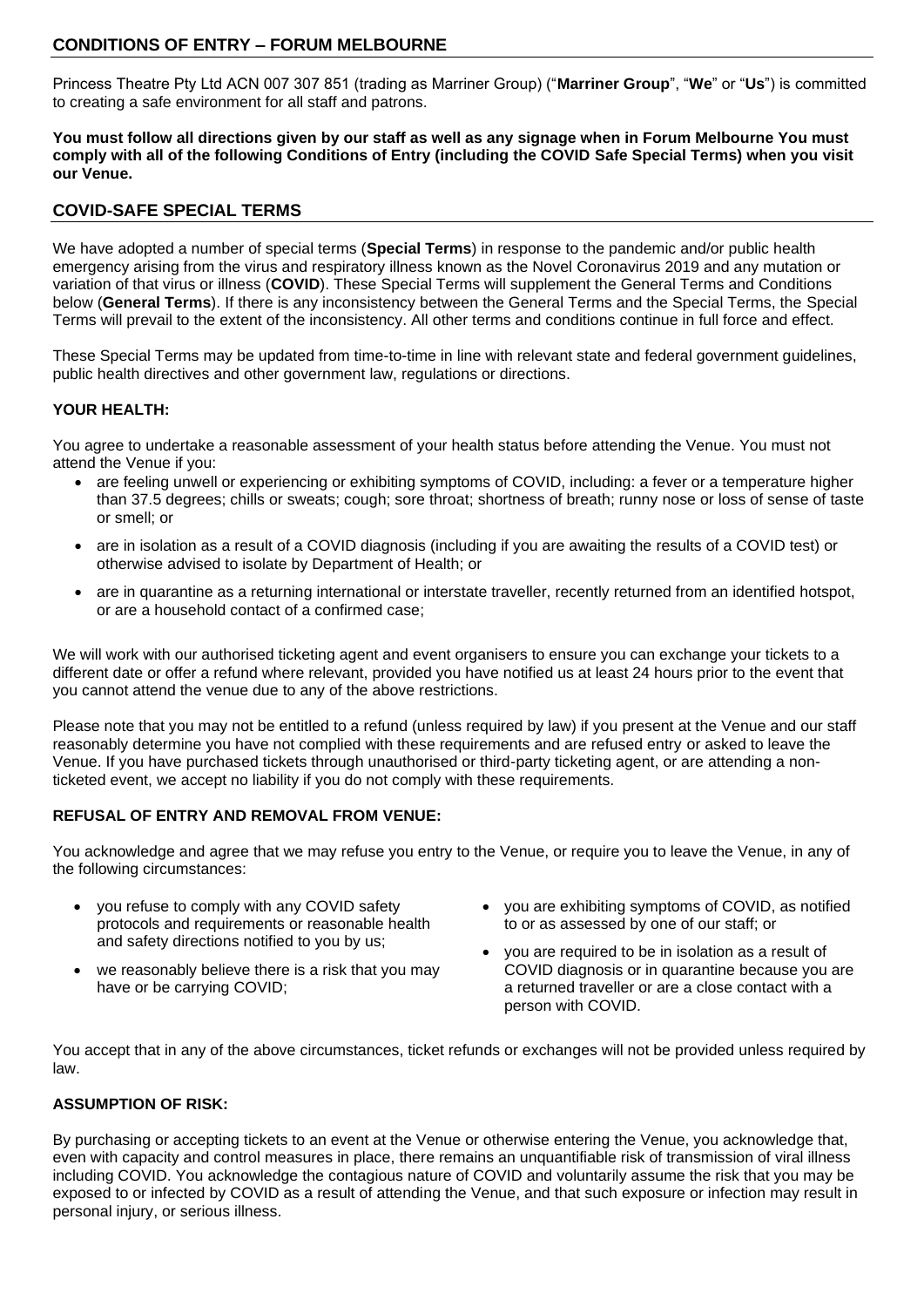You understand that the risk of becoming exposed to or infected by COVID at the Venue may result from the actions, omissions, or negligence of yourself or others, including, but not limited to the directors, officers, employees, representatives, contractors (and their respective employees), invitees or agents of Marriner Group and the event organiser. You release and forever discharge Marriner Group, its directors, officers, employees, representatives, contractors (and their respective employees), agents and the event organiser from any claim which you have or may have in respect of, or arising out of, being exposed to or being infected with COVID as a result of attending the Venue.

# **COMPLIANCE WITH SAFETY PROTOCOLS OR REQUIREMENTS AT THE VENUE:**

You agree to comply with any COVID related safety protocols or requirements while present at the Venue, including:

- health-based screening & monitoring (may include but is not limited to temperature checks);
- wearing of approved fitted face masks *where required;*
- hand hygiene requirements (including hand sanitising);
- only sitting in designated seats or entering designated areas:
- physical distancing requirements (including while queuing);
- person density limits, including person limits for particular spaces and areas; and
- staggered entry and exit.
- You acknowledge that you may be asked to wait, or be refused entry, to parts of the Venue that have reached their total person limit under Victorian Department of Health (DH) social distancing requirements.

If in the reasonable opinion of our staff you do not comply with any of these protocols or requirements or exhibit or develop apparent symptoms of COVID or similar illnesses, you will not be permitted to enter the Venue or may be required to leave the Venue. Failure to comply with these protocols or requirements may lead to a breach of laws, regulations, government declarations and/or directions, for which significant penalties may apply.

# **NOTIFICATION OF COVID SYMPTOMS:**

You agree to notify us immediately if you develop any symptoms of COVID while attending the Venue or within 14 days of attending the Venue. Please contact us immediately via e-mail reception@marrinergroup.com.au or call us on (03) 9299 9990.

Collection, use and disclosure of personal information for contact tracing purposes: We are required by law to collect your contact information for the purposes of contact tracing. This includes your first name and phone number of each person who attends the Venue. This information will be collected via the Services Victoria app and will only be used for tracing and notification purposes under the direction of the DH or as otherwise required or authorised by law.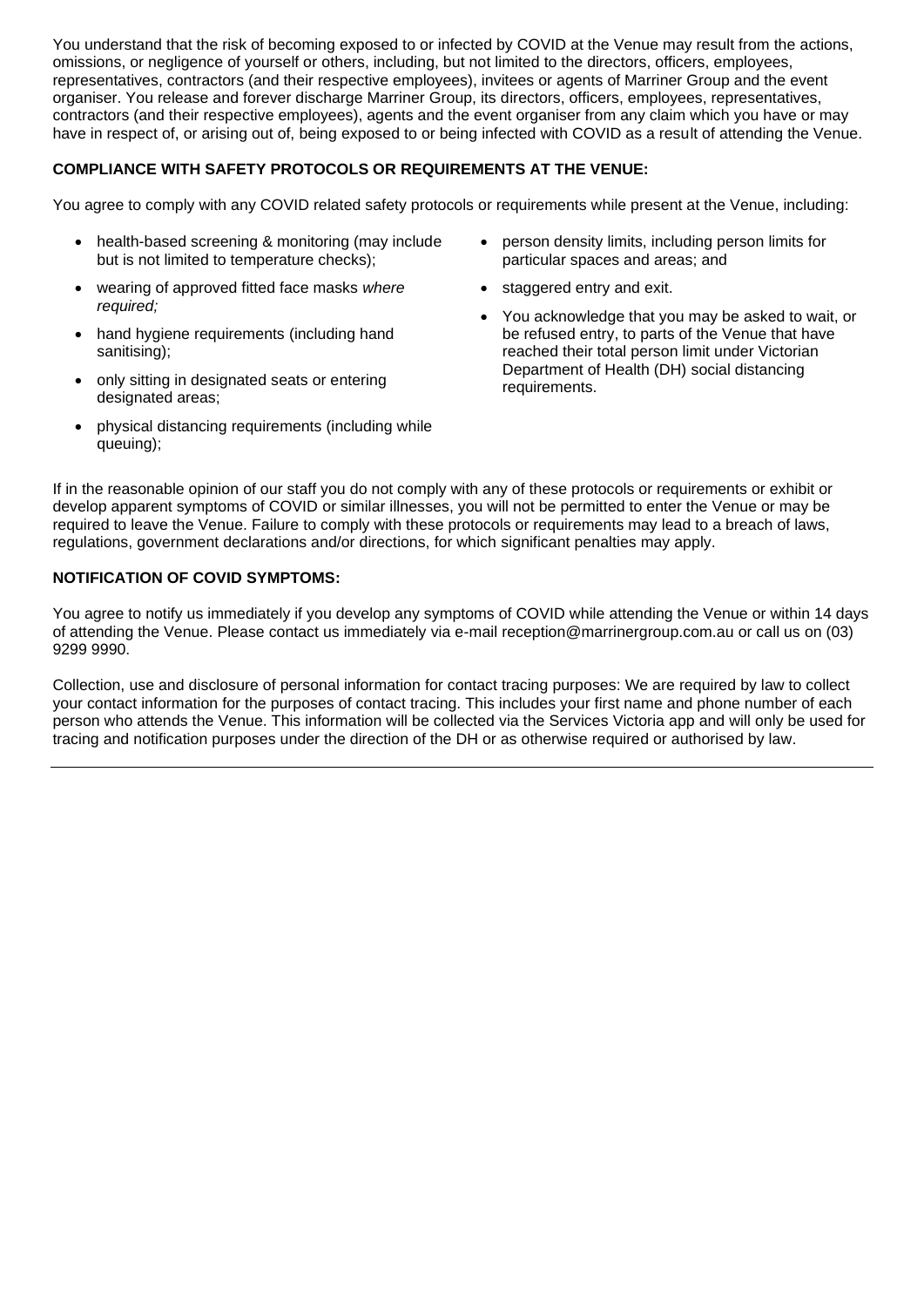### **VENUE ENTRY**

#### **Before being allowed entry into our building, you may be required to:**

- Carry a valid ticket or invitation to enter the Venue;
- Present photo identification that is acceptable to our staff to:
- Prove your age and identity as may be required by the law or our staff as the threshold required to attend the event;
- Provide proof of concession (e.g. proof of age identification or concession card) if you have purchased a concessional ticket for an event;
- Demonstrate that persons under certain age thresholds will be accompanied by a parent or legal guardian at all times within the building;
- Remove hats, hoodies, masks and helmets when entering and/or when inside the Venue;
- Consent to a search of your belongings;
- Follow the directions of staff directing any queuing outside or inside the building.

#### **After you have entered the building, you must:**

- Retain your ticket at all times and be able to show it to staff during the event;
- Only occupy the numbered seat if one is specified on the ticket;
- Accept that General Admission events do not provide reserved seating or reserved standing areas. Patrons will enter the building on a first come basis.
- Accept that admittance to an event may be restricted and/or not possible for latecomers or anyone seeking re-admittance if they choose to leave during the event.

**PLEASE NOTE:** If your ticket/s are damaged, defaced and/or are suspected of having been purchased from an unauthorised resale agent you will not be permitted into the building; your ticket may be seized; and you will not be entitled to any refund.

### **POSSIBLE EJECTION FROM THE VENUE:**

You may be ejected from the building and/or may be liable for prosecution or a fine if you:

- Breach any Condition of Entry;
- Cause or may cause property damage;
- Create or may create risk of injury to any person;
- Threaten or may threaten safety of performers, visitors, audience members, our staff or any other persons;
- Unreasonably interfere with or compromise another person's enjoyment of the event;
- Are considered by our staff to be offensive, aggressive, unruly, disruptive, disorderly, uncooperative or behaving unlawfully;
- Are considered by our staff to be under the influence of alcohol or illicit substances or suspected of buying, selling or carrying illicit substances;
- Enter any part of the building or other restricted internal area without proper authorisation;
- Refuse to follow the directions of our staff.

### **If you are ejected, you are required by law to move at least 20 metres away from the Venue. You will not be entitled to any refund and may be refused re-entry indefinitely.**

# **YOUR BEHAVIOUR**

- You must behave in an appropriate and responsible manner that does not interfere with the safety or enjoyment of others;
- You must not touch or interfere with the artwork or any other objects on display in exhibitions, displays or otherwise in the Venue;
- Crowd surfing, stage diving, climbing on structures or any other form of dangerous and high-risk behaviour is not permitted or encouraged. All patrons are responsible for their own safety.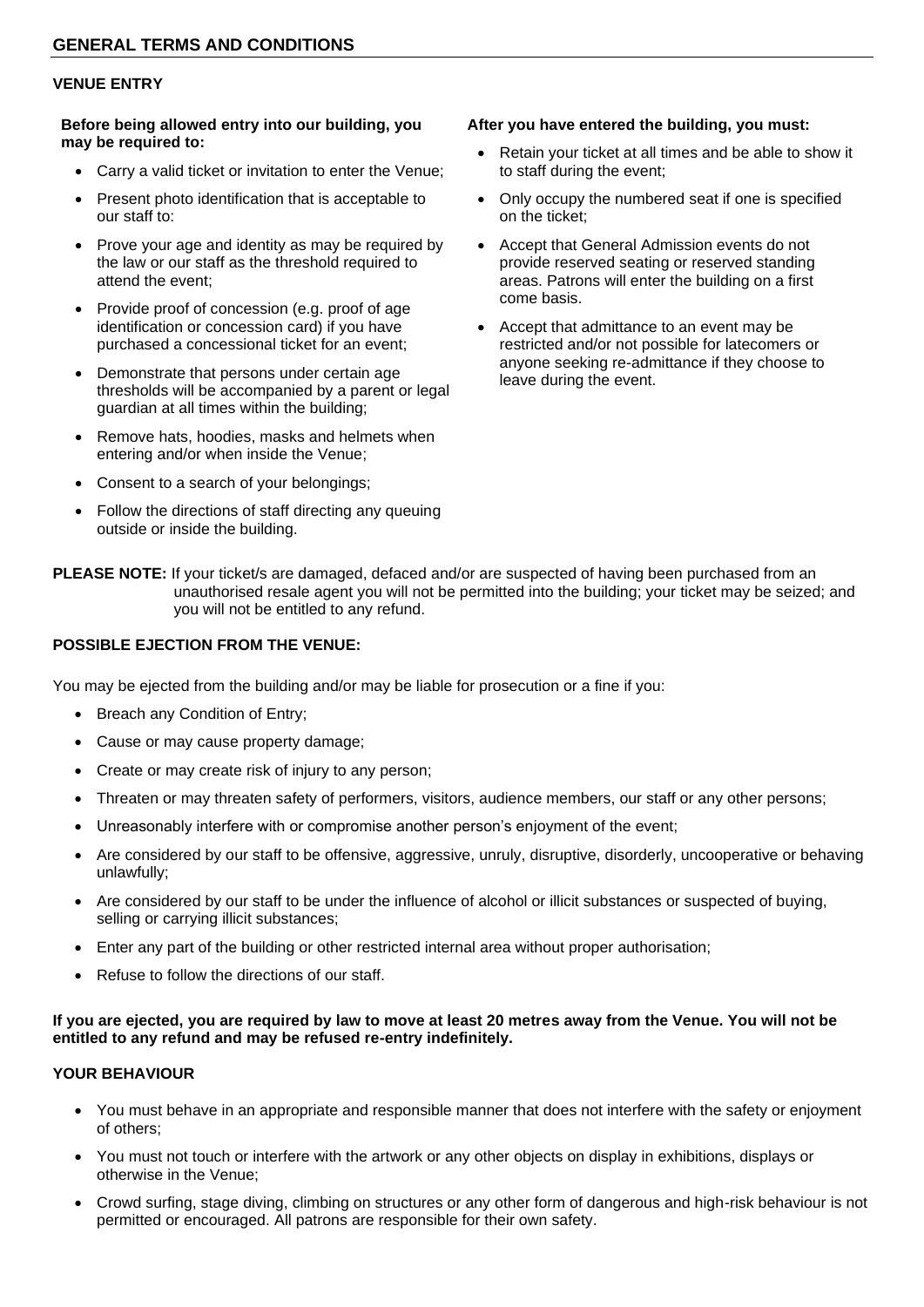- You must cooperate with our staff and follow any direction given which we consider will maximise the safety of the Venue for all patrons including keeping aisles and doorways clear at all times;
- There is no dress code for our venues. Guests are asked to avoid thongs and instead wear proper footwear to avoid personal injury;
- If the majority of patrons wish to stand / dance at a seated performance, we may allow patrons to stand. However, if the majority of patrons' enjoyment is impacted by a small number of people standing / dancing, then our staff may direct them to be seated and/or ask them to relocate to an alternate area if it is available;
- You agree not to access areas that you are not authorised to do so;
- You agree not to transmit or record any description, account, picture, or reproduction of the event without the express permission of the artist. This may include images and recordings via a mobile phone.

If you feel that your enjoyment of an event is being compromised in any way or by the actions of another person, please contact our staff immediately so that we can try and find a solution. If you would like to discuss any concerns further, please email **reception@marrinergroup.com.au**

# **USE OF YOUR IMAGE**

You consent to and authorise us to film, record or photograph you (Recording), and to reproduce Recordings in any audio, video, or photographic display or other transmission, exhibition, publication or reproduction in any medium or context for any purpose without further authorisation by, or compensation or attribution to you. All Recordings are our sole property and you release us from liability arising on account of such usage.

Security cameras operate in and around the Venue and you acknowledge that you may be filmed.

### **IF YOU BRING PERSONAL BELONGINGS INTO THE VENUE:**

- You are solely responsible for those items;
- You must not leave any bag or personal items unattended;
- You must not bring a bag larger than A4 size into the Venue.
- You must not bring any prohibited items (see below) into the Venue;

# **WE RESERVE THE RIGHT TO:**

- Inspect and search your belongings when you enter and while you are in the Venue:
- Refuse some or all personal belongings from entering the Venue or being stored in our cloakroom;
- Require any bag or personal items to be stored in our cloakroom if you wish to bring it into the building. Items are stored at your own risk and we accept no responsibility for them.
- Restrict and remove any flags or fan signs if they are not smaller than A4, soft, able to be readily put away and/or if they affect other people's enjoyment and/or if you are requested by staff.

#### **PROHIBITED ITEMS**

### **You are prohibited from bringing the following items into our Venue (Prohibited Items):**

- Alcohol
- Glass, cans or open drink containers containing non-alcoholic and/or alcoholic drinks
- Any illegal substances including controlled, dangerous or illicit drugs
- Incendiary devices (flares, fireworks and smoke bombs)
- Weapons of any nature as well as laser lights
- Animals (other than registered assistance animals)
- Bicycles, scooters, skateboards and rollerblades / skates
- Large cameras, tablets, laptops, audio recording devices, video cameras, tripods or drones
- Unauthorised advertising material or flyers
- Large Umbrellas
- Textas, felt pens, marker pens, paint or similar items
- Prams, pushers, and strollers
- Bags larger than A4 size
- Any other item that in our opinion could cause harm, public nuisance or create a trip hazard